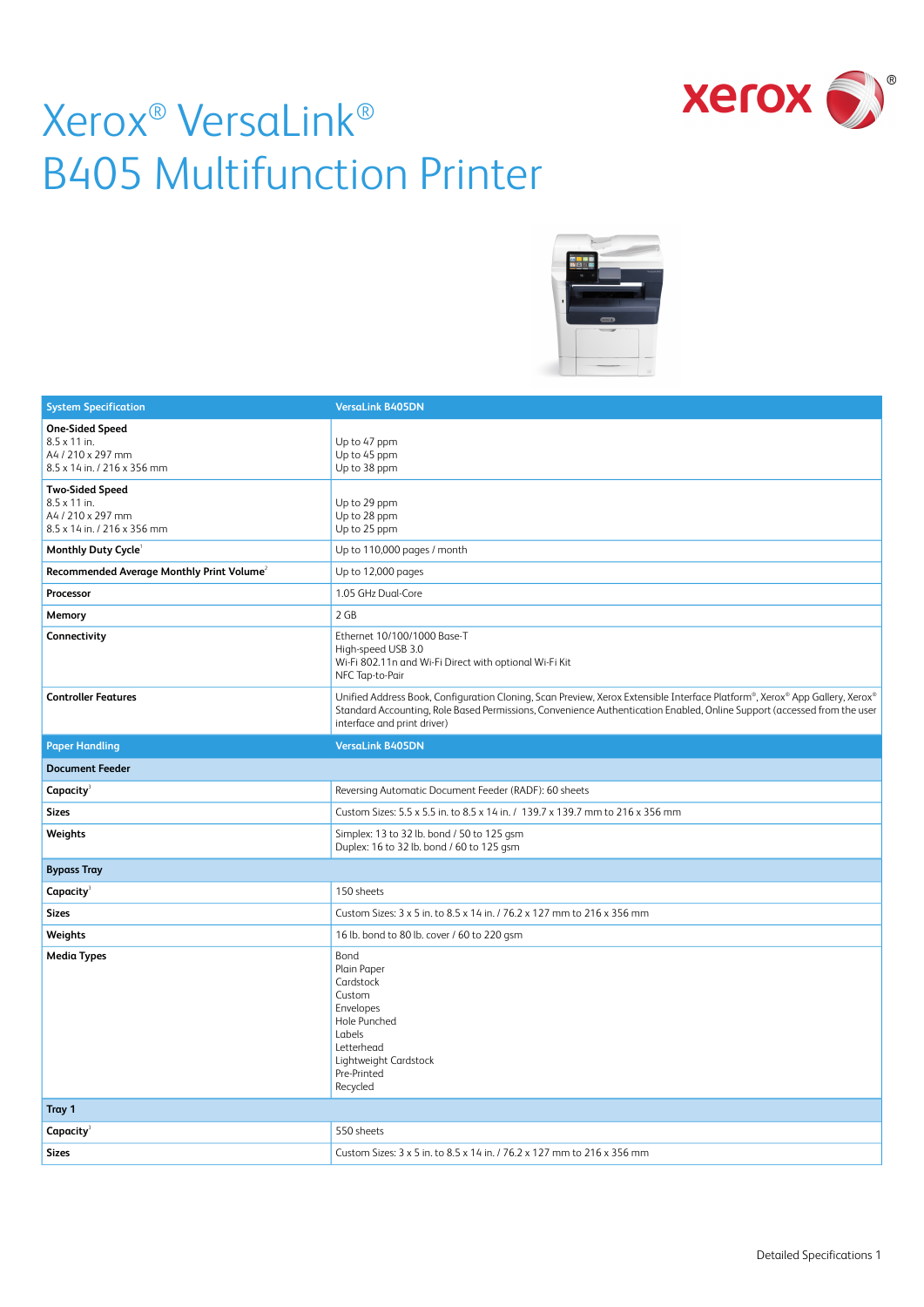| Tray 1                                                               |                                                                                                                                        |  |  |
|----------------------------------------------------------------------|----------------------------------------------------------------------------------------------------------------------------------------|--|--|
| Weights                                                              | 16 lb. bond to 80 lb. cover / 60 to 220 gsm                                                                                            |  |  |
| <b>Media Types</b>                                                   | Bond<br>Plain Paper<br>Cardstock<br>Custom<br>Hole Punched<br>Labels<br>Letterhead<br>Lightweight Cardstock<br>Pre-Printed<br>Recycled |  |  |
| <b>Optional Tray 2</b>                                               |                                                                                                                                        |  |  |
| Capacity <sup>3</sup>                                                | 550 sheets each                                                                                                                        |  |  |
| <b>Sizes</b>                                                         | Custom Sizes: 5.5 x 8.3 in. to 8.5 x 14 in. / 139.7 x 210 mm to 216 x 356 mm                                                           |  |  |
| Weights                                                              | 16 lb. bond to 80 lb. cover / 60 to 220 gsm                                                                                            |  |  |
| <b>Media Types</b>                                                   | Bond<br>Plain Paper<br>Cardstock<br>Custom<br>Hole Punched<br>Labels<br>Letterhead<br>Lightweight Cardstock<br>Pre-Printed<br>Recycled |  |  |
| <b>Total Capacity</b>                                                |                                                                                                                                        |  |  |
| <b>Device Standard Capacity<sup>3</sup></b>                          | 700 sheets                                                                                                                             |  |  |
| <b>Device Total Capacity<sup>3</sup></b>                             | 2,350 sheets                                                                                                                           |  |  |
| <b>Paper Output</b>                                                  |                                                                                                                                        |  |  |
| Output Capacity <sup>3</sup>                                         | 250 sheets                                                                                                                             |  |  |
| <b>Automatic 2-Sided</b>                                             | Standard                                                                                                                               |  |  |
| <b>Device Specification</b>                                          | <b>VersaLink B405DN</b>                                                                                                                |  |  |
| <b>Electrical Requirements</b>                                       |                                                                                                                                        |  |  |
| <b>North America</b>                                                 | Voltage: 110-127 VAC<br>Frequency: 50/60 Hz 11 A                                                                                       |  |  |
| <b>Europe</b>                                                        | Voltage: 220-240 VAC<br>Frequency: 50/60 Hz 6 A                                                                                        |  |  |
|                                                                      |                                                                                                                                        |  |  |
| <b>Power Consumption</b>                                             |                                                                                                                                        |  |  |
| Continuous Printing <sup>4</sup>                                     | 620 watts or less                                                                                                                      |  |  |
| Ready (Standby) Mode <sup>4</sup>                                    | 60 watts or less                                                                                                                       |  |  |
| Energy Saver (Sleep) Mode <sup>4</sup>                               | 4 watts or less                                                                                                                        |  |  |
| <b>Operating Environment</b>                                         |                                                                                                                                        |  |  |
| <b>Required Temperature Range</b><br>Storage<br>Operating            | 32 to 95° F / 0 to 35° C<br>50 to 90° F / 10 to 32° C                                                                                  |  |  |
| <b>Required Reletive Humidity</b>                                    | 10% to 85%                                                                                                                             |  |  |
| <b>Sound Power Levels</b>                                            | Operating: 7.5 B(A) or less; Standby 5.3 B(A) or less                                                                                  |  |  |
| <b>Sound Pressure Levels</b>                                         | Operating 56 dB(A) or less, Standby 30 dB(A) or less                                                                                   |  |  |
| Boot Time (from Off to UI Ready)                                     | As fast as 60 seconds                                                                                                                  |  |  |
| <b>Warm-Up Time (from Power Save)</b>                                | As fast as 5 seconds                                                                                                                   |  |  |
| <b>Dimensions and Weight (unpackaged)</b><br><b>VersaLink B405DN</b> | Width: 19.5 in. / 495 mm                                                                                                               |  |  |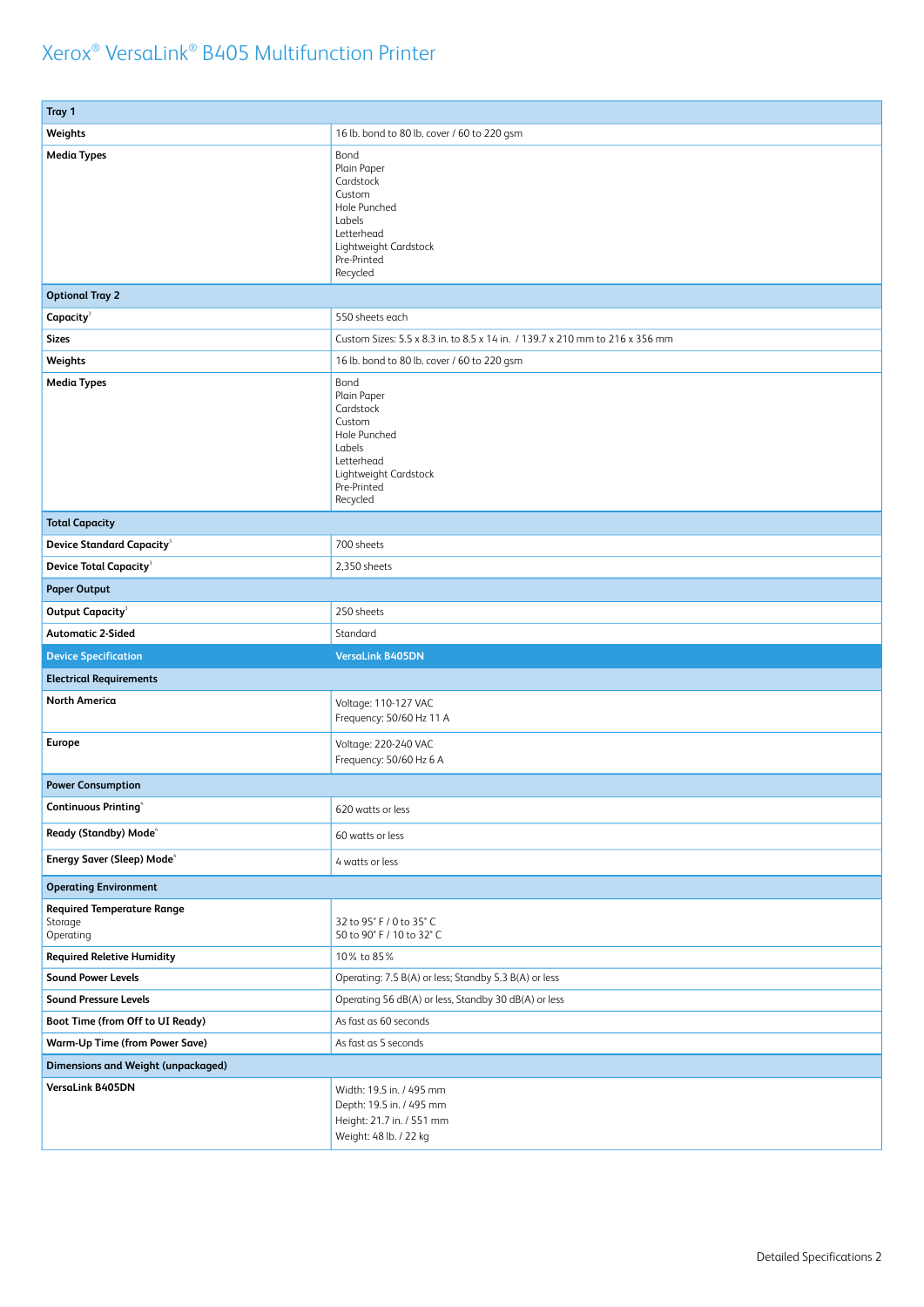| <b>Dimensions and Weight (unpackaged)</b>         |                                                                                                                                                                                                                                                     |  |  |  |
|---------------------------------------------------|-----------------------------------------------------------------------------------------------------------------------------------------------------------------------------------------------------------------------------------------------------|--|--|--|
| 550-sheet Paper Tray                              | Width: 17 in. / 432 mm<br>Depth: 18.3 in. / 465 mm<br>Height: 3.7 in. / 94 mm<br>Weight: 7.7 lb. / 3.5 kg                                                                                                                                           |  |  |  |
| <b>Dimensions and Weight (packaged)</b>           |                                                                                                                                                                                                                                                     |  |  |  |
| VersaLink B405DN                                  | Width: 24.3 in. / 618 mm<br>Depth: 24.6 in. / 626 mm<br>Height: 28.1 in. / 713 mm<br>Weight: 59.7 lb. / 27.1 kg                                                                                                                                     |  |  |  |
| 550-sheet Paper Tray                              | Width: 21.1 in. / 535 mm<br>Depth: 29.7 in. / 754 mm<br>Height: 9.2 in. / 234 mm<br>Weight: 11.5 lb. / 5 kg                                                                                                                                         |  |  |  |
| <b>System Certification/Regulatory Compliance</b> |                                                                                                                                                                                                                                                     |  |  |  |
| <b>Certifications</b>                             | To view the latest list of certifications, go to www.xerox.com/OfficeCertifications.                                                                                                                                                                |  |  |  |
| <b>Copy</b>                                       | <b>VersaLink B405DN</b>                                                                                                                                                                                                                             |  |  |  |
| <b>Document Scanner</b>                           | 60-sheet Reversing Automatic Document Feeder (RADF)                                                                                                                                                                                                 |  |  |  |
| <b>Document Scanner Size</b>                      | Platen: Up to 8.5 x 14 in. / 216 x 356 mm<br>RADF: 8.5 x 14 in. / 216 x 356 mm                                                                                                                                                                      |  |  |  |
| <b>Simplex Speed</b>                              | Up to 47 cpm (copies per minute) 8.5 x 11 in.<br>Up to 45 cpm A4 / 210 x 297 mm                                                                                                                                                                     |  |  |  |
| <b>Duplex Speed</b>                               | Up to 29 cpm (copies per minute) 8.5 x 11 in.<br>Up to 28 cpm A4 / 210 x 297 mm                                                                                                                                                                     |  |  |  |
| First-Copy-Out Time                               | As fast as 6 seconds from the Platen                                                                                                                                                                                                                |  |  |  |
| Sides (input:output)                              | 1:1, 1:2, 2:2 and 2:1                                                                                                                                                                                                                               |  |  |  |
| Quantity                                          | 1 to 999                                                                                                                                                                                                                                            |  |  |  |
| Resolution                                        | Up to 600 x 600 dpi                                                                                                                                                                                                                                 |  |  |  |
| <b>Reduction/Enlargement</b>                      | Variable zoom from 25% to 400% in 1% increments.                                                                                                                                                                                                    |  |  |  |
| Concurrency                                       | Concurrent scanning and printing                                                                                                                                                                                                                    |  |  |  |
| <b>Copy Features</b>                              | Automatic Background Suppression<br>Book Copying with Centre Erase<br>Collation<br>Darkness Control<br><b>Edge Erase</b><br><b>ID Card Copy</b><br>N-up<br>Reduce / Enlarge 25% to 400%<br>Image Shift<br>Original Type<br>Sample Copy<br>Sharpness |  |  |  |
| <b>Print</b>                                      | <b>VersaLink B405DN</b>                                                                                                                                                                                                                             |  |  |  |
| First-Page-Out Time                               | As fast as 8 seconds                                                                                                                                                                                                                                |  |  |  |
| Resolution                                        | Up to 1200 x 1200 dpi (enhanced)                                                                                                                                                                                                                    |  |  |  |
| <b>Page Description Languages</b>                 | PCL® 5e, 6<br>PDF<br><b>XPS</b><br>TIFF<br>JPEG<br>HP-GL<br>Adobe® PostScript® 3™                                                                                                                                                                   |  |  |  |
| <b>Maximum Print Area</b>                         | 4 mm from edge of paper                                                                                                                                                                                                                             |  |  |  |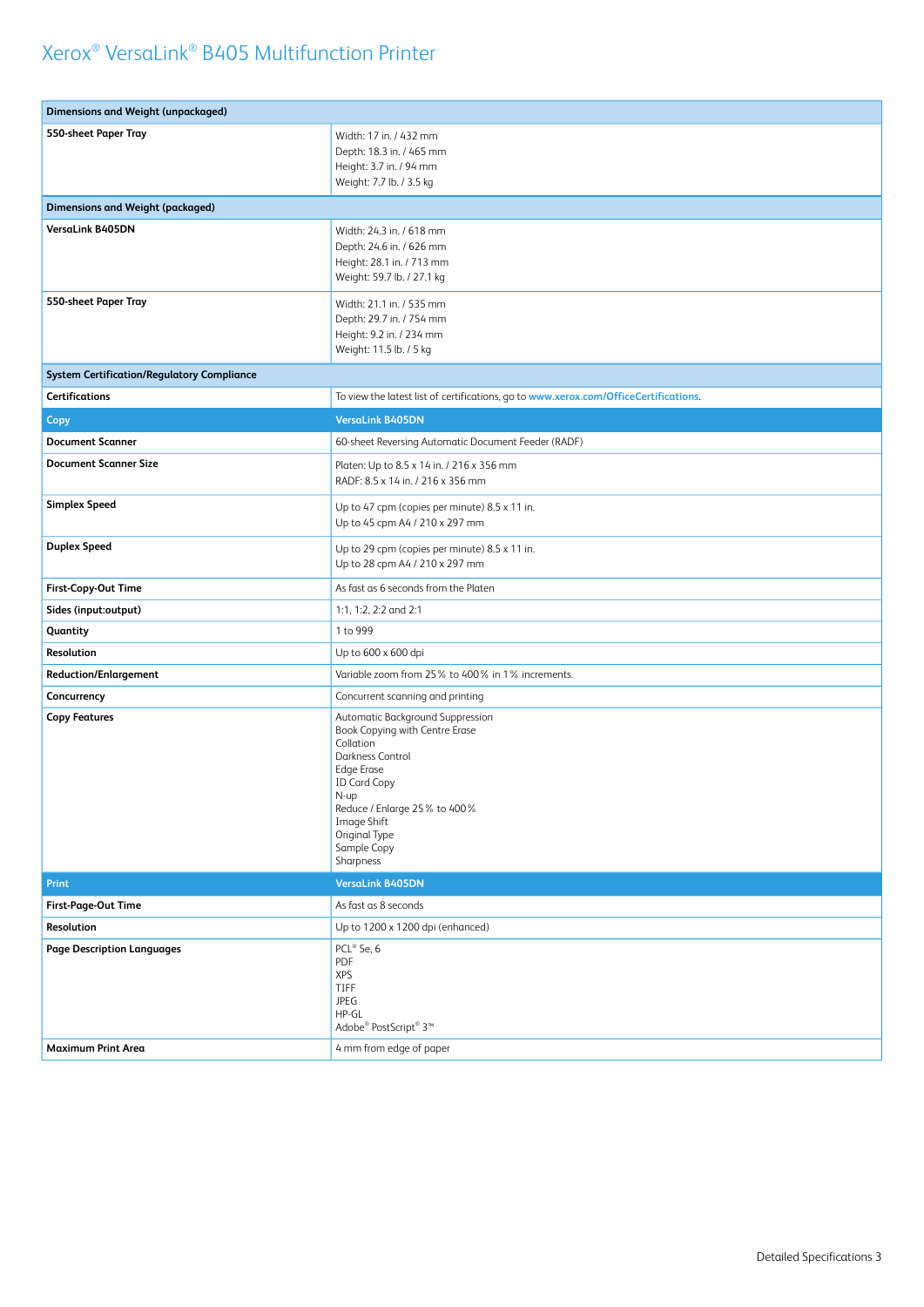| Print                                                                                   | <b>VersaLink B405DN</b>                                                                                                                                                                                                                                                                                                                                                                                                                                                                         |  |
|-----------------------------------------------------------------------------------------|-------------------------------------------------------------------------------------------------------------------------------------------------------------------------------------------------------------------------------------------------------------------------------------------------------------------------------------------------------------------------------------------------------------------------------------------------------------------------------------------------|--|
| <b>Print Features</b>                                                                   | <b>Application Defaults</b><br><b>Bi-directional Real-time Status</b><br><b>Booklet Creation</b><br>Draft Mode<br>Job Identification<br>Job Monitoring<br>Personal Print<br>Print from USB<br>Sample Set<br>Saved Job<br>Scaling<br>Secure Print<br>Skip Blank Pages<br>Store and Recall Driver Settings<br>Two-sided Printing (as default)<br>Xerox <sup>®</sup> Earth Smart Driver Settings                                                                                                   |  |
| <b>Print from USB</b>                                                                   | Allows walk-up printing from Type A USB port<br>Supports direct printing from computer via Type B USB port<br>Supported file formats: PDF, JPEG, , TIFF, XPS, PDF/A                                                                                                                                                                                                                                                                                                                             |  |
| <b>Operating Systems</b>                                                                | Windows®, 7, 8, 10, Server 2000, Server 2003, Server 2008, Server 2008 R2 Server 2012<br>Mac OS® version 10.9 and higher<br>Citrix<br>Redhat <sup>®</sup> Enterprise<br>$Linux^{\circ}$<br>IBM® AIX® 7.2<br>HP-UX <sup>®</sup> 11iv3<br>Oracle® Solaris 11.3<br>Fedora Core 24<br>SUSE <sup>®</sup> 13.2                                                                                                                                                                                        |  |
| <b>Network Protocols</b>                                                                | TCP/IP: HTTP/HTTPS, Internet Printing Protocol, LPR/LPD, Raw Socket Printing/Port 9100, IPv4/IPv6,WSD<br>LDAP<br>Bonjour® / AirPrint™<br>Secure FTP<br>Most protocols not in use can be disabled                                                                                                                                                                                                                                                                                                |  |
| <b>Administrative Protocols</b>                                                         | DHCP, SNMP, WINS, HTTP, HTTPS, TLS, SNTP, MDNS                                                                                                                                                                                                                                                                                                                                                                                                                                                  |  |
| <b>Font Capability</b>                                                                  | PostScript fonts: 144<br>PCL fonts: 82                                                                                                                                                                                                                                                                                                                                                                                                                                                          |  |
| <b>Mobile Solutions and Mobile Device Apps</b>                                          |                                                                                                                                                                                                                                                                                                                                                                                                                                                                                                 |  |
| Xerox <sup>®</sup> Mobile Express Driver <sup>®</sup>                                   | Makes it easy for mobile users to find, use and manage Xerox® and non-Xerox® devices in every new location. Plug into a<br>new network, and Mobile Express Driver automatically discovers available printers and provides status and capability<br>information. Save a list of "favorite" printers for each location, store application print settings for use on any printer in any<br>network, and greatly reduce mobile support calls to IT.                                                 |  |
| Xerox <sup>®</sup> Global Print Driver <sup>®</sup>                                     | A truly universal print driver that lets IT administrators install, upgrade and manage Xerox® and non-Xerox® devices from a<br>single driver. It provides a consistent, easy-to-use interface for end-users, reducing the number of support calls, and simplifying<br>print services management.                                                                                                                                                                                                |  |
| Apple <sup>®</sup> AirPrint <sup>®</sup>                                                | Print email, photos and important office documents directly from an Apple iPhone® or iPad® with no drivers to install and no<br>cables to connect. With AirPrint, an iPhone or iPad automatically locates and connects to the AirPrint-enabled device over<br>the office Wi-Fi network.                                                                                                                                                                                                         |  |
| Google Cloud Print™                                                                     | Google Cloud Print connects print devices to the web, enabling users to print the applications they use every day from<br>smartphones, tablets, Chromebook™ notebook computers and any other web-connected device.                                                                                                                                                                                                                                                                              |  |
| Xerox® Print Service Plug-in for Android™ (Free at Google<br>Play <sup>™</sup> Store)   | The Xerox® Print Service Plug-in for Android KitKat (4.4 or greater) devices streamlines mobile printing without third-party<br>apps or additional print drivers. You can easily print photos, Web pages and documents when your mobile device is connected<br>to multifunction printers using a wireless network. A robust print option set includes two-sided printing, stapling and secure<br>code release. A free download is available from the Google Play™ store.                        |  |
| Xerox® Mobile Link App (Free at Google Play™ Store and<br>Apple <sup>®</sup> App Store) | The Xerox® Mobile Link App allows you to scan, email and fax from your phone or tablet by connecting with our multifunction<br>printers and send data to and print data from cloud storage. It is easy to create Mobile Link One-Touch Workflows between<br>a mobile device and a multifunction printer. Using a manual address or QR code identification for pairing, automatic device<br>discovery makes it easy to find and pair a mobile device with a nearby Xerox® multifunction printer. |  |
| <b>Scan</b>                                                                             | <b>VersaLink B405DN</b>                                                                                                                                                                                                                                                                                                                                                                                                                                                                         |  |
| Capability                                                                              | Black-and-white and colour scanning                                                                                                                                                                                                                                                                                                                                                                                                                                                             |  |
| Concurrency                                                                             | Scan while the system is printing copy or network print jobs, or while it is transferring scan to network or fax jobs                                                                                                                                                                                                                                                                                                                                                                           |  |
| Simplex Input Speed                                                                     | Black and White: Scan up to 55 ipm - 8.5 x 11 in. / 53 ipm A4 / 210 x 297 mm<br>Colour: Scan up to 29 ipm - 8.5 x 11 in. / 28 ipm A4 / 210 x 297 mm                                                                                                                                                                                                                                                                                                                                             |  |
| <b>Duplex Input Speed</b>                                                               | Black and White: Scan up to 26 ipm - 8.5 x 11 in. / 25 ipm A4 / 210 x 297 mm<br>Colour: Scan up to 14 ipm - 8.5 x 11 in. / 14 ipm A4 / 210 x 297 mm                                                                                                                                                                                                                                                                                                                                             |  |
| Resolution                                                                              | Optical - 600 x 600 dpi                                                                                                                                                                                                                                                                                                                                                                                                                                                                         |  |
|                                                                                         |                                                                                                                                                                                                                                                                                                                                                                                                                                                                                                 |  |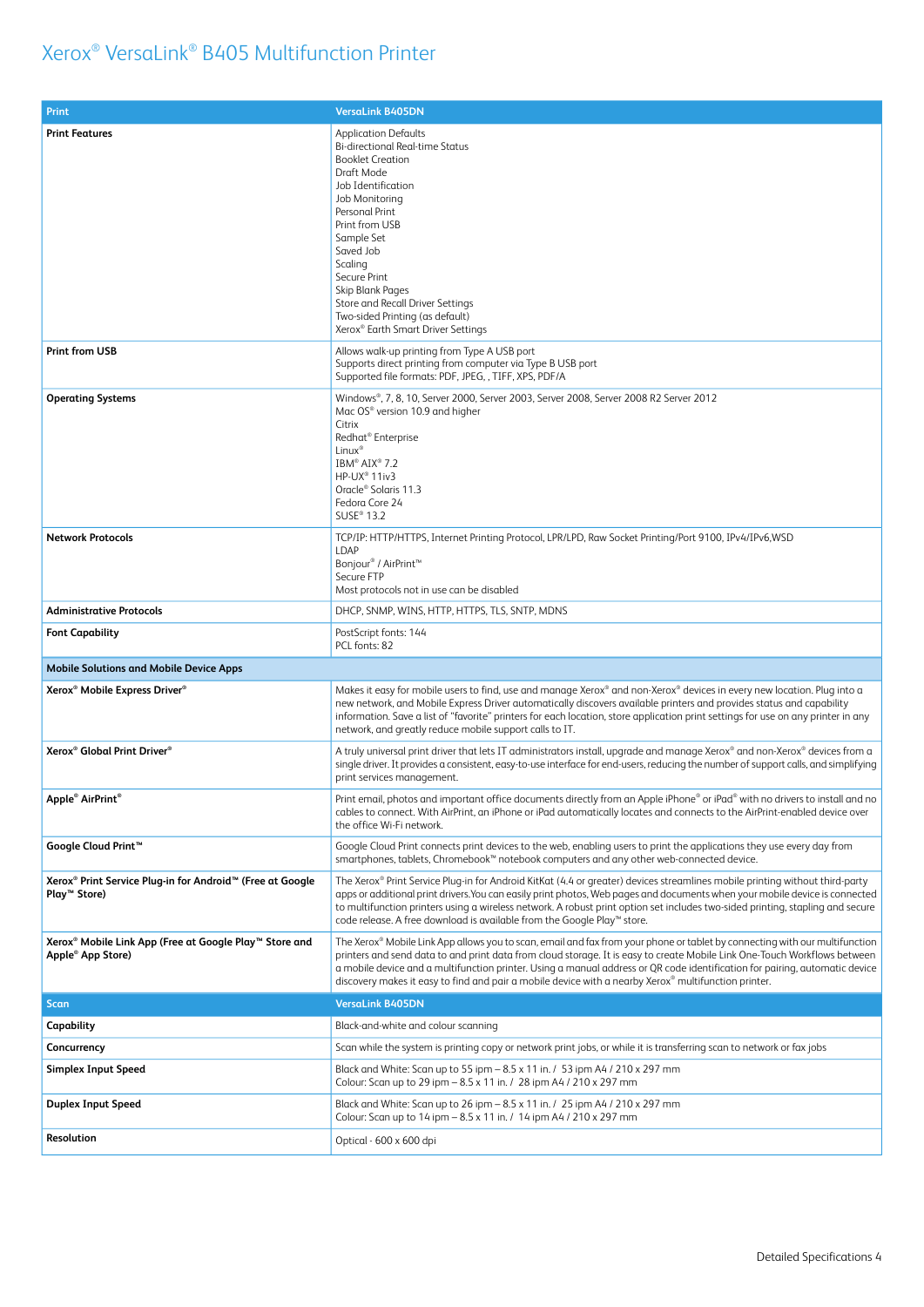| <b>Scan</b>                                                                                  | <b>VersaLink B405DN</b>                                                                                                                                                                                                                                                                                                                                                                                                                                                                                                                                                                             |  |
|----------------------------------------------------------------------------------------------|-----------------------------------------------------------------------------------------------------------------------------------------------------------------------------------------------------------------------------------------------------------------------------------------------------------------------------------------------------------------------------------------------------------------------------------------------------------------------------------------------------------------------------------------------------------------------------------------------------|--|
| <b>Bit Depth</b>                                                                             | 24-bit Colour / 8-bit Greyscale                                                                                                                                                                                                                                                                                                                                                                                                                                                                                                                                                                     |  |
| Maximum Scan Area                                                                            | Platen: Up to 8.5 x 14 in. / 216 x 356 mm<br>Document Feeder: Up to 8.5 x 14 in. / 216 x 356 mm                                                                                                                                                                                                                                                                                                                                                                                                                                                                                                     |  |
| <b>Network Filing Protocol</b>                                                               | <b>FTP</b><br><b>SMTP</b><br>SMB/SMB2                                                                                                                                                                                                                                                                                                                                                                                                                                                                                                                                                               |  |
| <b>File Formats</b>                                                                          | JPG<br>TIFF (single and multi-page)<br>XPS (single and multi-page)<br>PDF (single and multi-page)<br>Searchable PDF<br>Password-protected PDF<br>Linearised PDF (set via embedded web server) and PDF/A                                                                                                                                                                                                                                                                                                                                                                                             |  |
| <b>Scan Driver Compatibility</b><br>(Network Only)                                           | WIA<br><b>TWAIN</b>                                                                                                                                                                                                                                                                                                                                                                                                                                                                                                                                                                                 |  |
| <b>Supported Scan Destinations</b>                                                           | Scan to Home<br>Scan to USB<br>Scan to Email<br>Scan to Network (FTP or Browse SMB)                                                                                                                                                                                                                                                                                                                                                                                                                                                                                                                 |  |
| <b>Software Solutions</b>                                                                    |                                                                                                                                                                                                                                                                                                                                                                                                                                                                                                                                                                                                     |  |
| Xerox <sup>®</sup> ConnectKey <sup>®</sup> Apps (Found at the Xerox <sup>®</sup> App Gallery | Increase user productivity by simplifying and shortening everyday tasks. Unlike traditional software, ConnectKey Apps do<br>not require a dedicated server, PC or IT resource. Instead, simply download these lightweight, serverless ConnectKey Apps<br>to the device.                                                                                                                                                                                                                                                                                                                             |  |
| <b>Security</b>                                                                              | <b>VersaLink B405DN</b>                                                                                                                                                                                                                                                                                                                                                                                                                                                                                                                                                                             |  |
| <b>Security Features</b>                                                                     | 256-bit Encryption<br><b>Access Controls</b><br>Audit Log<br>Automatic Self-Signed Certificate Creation<br>Certificate Path Validation<br><b>Certificate Revocation Settings</b><br>Cisco <sup>®</sup> TrustSec Identity Services Engine (ISE) Integration<br>Domain Filtering<br>FIPS 140-2<br><b>Firmware Verification</b><br>IP Address Filtering<br>Network Authentication<br>Port Filtering<br>Role Based Permissions<br>Secure Email<br>Secure Fax<br>Secure Print<br>Secure Scan<br><b>Security Certificates</b><br>Smart Card Enablement (CAC/PIV/.NET)<br>SNMP <sub>v3</sub><br><b>TLS</b> |  |
| Xerox <sup>®</sup> PrintSafe Software (Optional)                                             | This authentication software integrates with trusted industry cards and readers and provides PIN access to nearly any printer<br>in a customer's secured print environment. It works with both Xerox® devices and devices from other vendors. This software<br>is open to work with a variety of industry standard secure readers and cards.                                                                                                                                                                                                                                                        |  |
| $Fax^5$                                                                                      | <b>VersaLink B405DN</b>                                                                                                                                                                                                                                                                                                                                                                                                                                                                                                                                                                             |  |
| <b>Fax Speed</b>                                                                             | 33.6 Kbps                                                                                                                                                                                                                                                                                                                                                                                                                                                                                                                                                                                           |  |
| Memory                                                                                       | 4 MB                                                                                                                                                                                                                                                                                                                                                                                                                                                                                                                                                                                                |  |
| Resolution                                                                                   | Up to 600 x 600 dpi resolution                                                                                                                                                                                                                                                                                                                                                                                                                                                                                                                                                                      |  |
| Compression                                                                                  | MH, MR, MMR, JBIG                                                                                                                                                                                                                                                                                                                                                                                                                                                                                                                                                                                   |  |
| <b>Fax Features</b>                                                                          | Walk-up Fax, LAN Fax, Direct Fax, Fax Forward to Email<br>Fax dialing via Unified Address Book (up to 2,000 contacts)                                                                                                                                                                                                                                                                                                                                                                                                                                                                               |  |
| <b>Device Management</b>                                                                     |                                                                                                                                                                                                                                                                                                                                                                                                                                                                                                                                                                                                     |  |
| Xerox <sup>®</sup> CentreWare <sup>®</sup> Web                                               |                                                                                                                                                                                                                                                                                                                                                                                                                                                                                                                                                                                                     |  |
|                                                                                              | • A Web-based server application for network administrators that permits web browser-based device management from<br>any workstation, whether running Windows or UNIX or any other operating system<br>. Works with any SNMP-managed printer from any manufacturer<br>. Provides help with device discovery and installations, health checks and troubleshooting, and device upgrades, as well as<br>basic accounting and asset management.                                                                                                                                                         |  |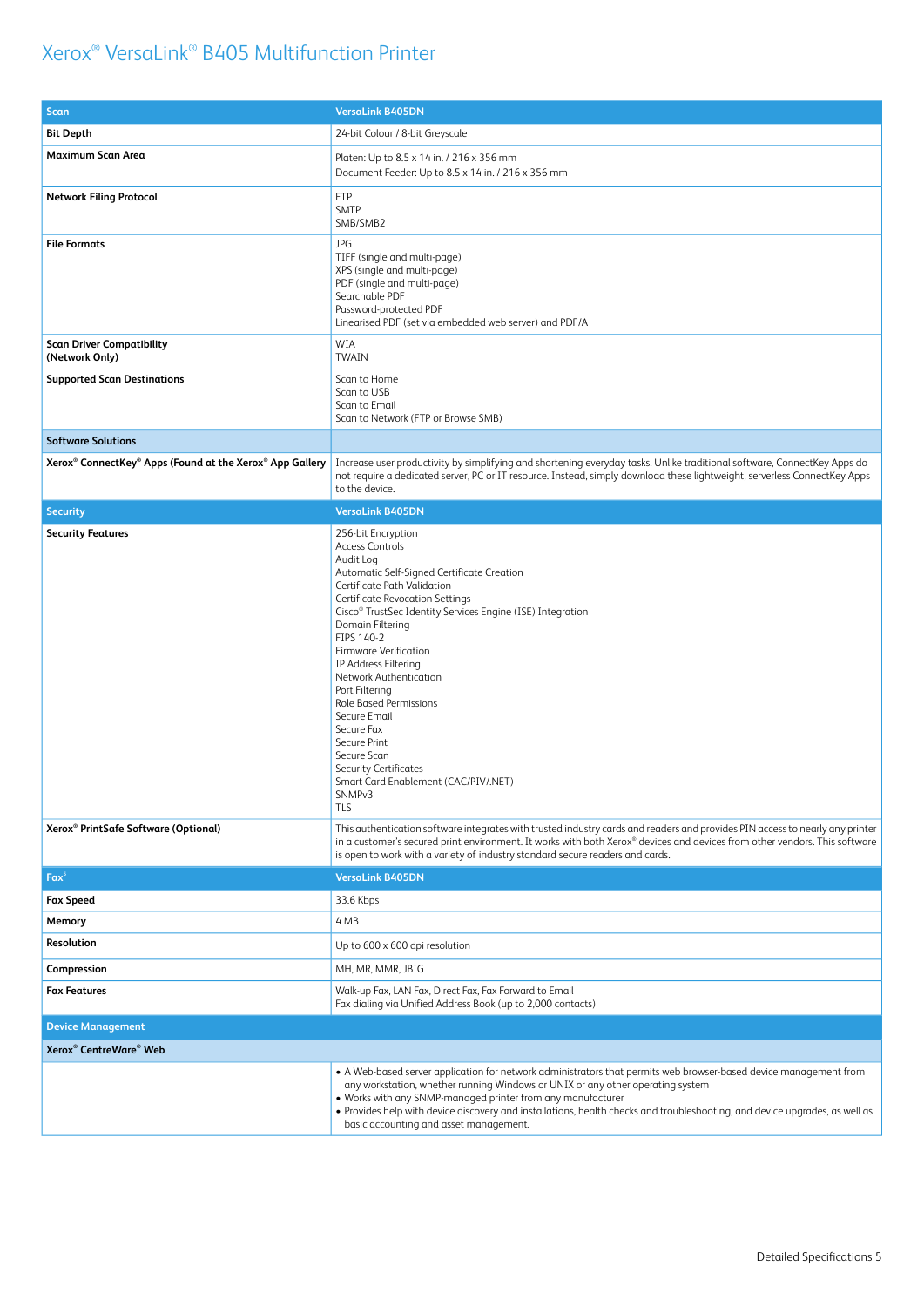| Xerox <sup>®</sup> Embedded Web Server - Integrated Device Web Page                                                                                                                                                                                                                 |                                    |                                                                                                                                                                                                                                                                                                                                                                                                                                                                                                                                                                                                                                                                                                            |                    |  |
|-------------------------------------------------------------------------------------------------------------------------------------------------------------------------------------------------------------------------------------------------------------------------------------|------------------------------------|------------------------------------------------------------------------------------------------------------------------------------------------------------------------------------------------------------------------------------------------------------------------------------------------------------------------------------------------------------------------------------------------------------------------------------------------------------------------------------------------------------------------------------------------------------------------------------------------------------------------------------------------------------------------------------------------------------|--------------------|--|
| <b>Device Status</b>                                                                                                                                                                                                                                                                |                                    | Web server embedded<br>• Tray status/contents<br>• Consumables status                                                                                                                                                                                                                                                                                                                                                                                                                                                                                                                                                                                                                                      |                    |  |
| <b>Print Queue Viewing</b>                                                                                                                                                                                                                                                          |                                    | Complete job print queue management-hold, release, promote and delete                                                                                                                                                                                                                                                                                                                                                                                                                                                                                                                                                                                                                                      |                    |  |
| <b>Job Submission</b>                                                                                                                                                                                                                                                               |                                    | Print-ready files (PS, PCL, PDF, XPS, JPEG)<br>Output feature selection                                                                                                                                                                                                                                                                                                                                                                                                                                                                                                                                                                                                                                    |                    |  |
| <b>Device Administration</b>                                                                                                                                                                                                                                                        |                                    | Allows simple, remote installation setting of configuration options and management of the device                                                                                                                                                                                                                                                                                                                                                                                                                                                                                                                                                                                                           |                    |  |
| <b>Browsers</b>                                                                                                                                                                                                                                                                     |                                    | Microsoft <sup>®</sup> Internet Explorer <sup>®</sup> 11<br>Microsoft Edge <sup>™</sup> 38<br>Mozilla <sup>™</sup> Firefox <sup>®</sup> 48<br>Apple® Safari® 9.1<br>Google Chrome™ 52<br>Opera <sup>™</sup> 39                                                                                                                                                                                                                                                                                                                                                                                                                                                                                             |                    |  |
| <b>Remote Print Services</b>                                                                                                                                                                                                                                                        |                                    |                                                                                                                                                                                                                                                                                                                                                                                                                                                                                                                                                                                                                                                                                                            |                    |  |
| Xerox <sup>®</sup> MeterAssistant <sup>®</sup> Service                                                                                                                                                                                                                              |                                    | Automates the process of collecting and submitting meter reads for tracking and billing of Xerox® device usage. Eliminates<br>the need for time-consumingend-user involvement and ensures that meter reads are submitted to Xerox on time.                                                                                                                                                                                                                                                                                                                                                                                                                                                                 |                    |  |
| Xerox <sup>®</sup> SuppliesAssistant <sup>®</sup> Service                                                                                                                                                                                                                           |                                    | Automatically orders supplies for Xerox output devices based on actual usage, eliminating the need to manually manage<br>supplies inventory.                                                                                                                                                                                                                                                                                                                                                                                                                                                                                                                                                               |                    |  |
| Offers a fast (and free) way to resolve potential issues and receive assistance and automate the troubleshooting/repair<br><b>Maintenance Assistant</b><br>process. Diagnostic data is sent to Xerox®, allowing for problems to be solved faster with increased uptime.             |                                    |                                                                                                                                                                                                                                                                                                                                                                                                                                                                                                                                                                                                                                                                                                            |                    |  |
| <b>Accounting</b>                                                                                                                                                                                                                                                                   |                                    |                                                                                                                                                                                                                                                                                                                                                                                                                                                                                                                                                                                                                                                                                                            |                    |  |
| Xerox <sup>®</sup> Standard Accounting (Standard)                                                                                                                                                                                                                                   |                                    |                                                                                                                                                                                                                                                                                                                                                                                                                                                                                                                                                                                                                                                                                                            |                    |  |
| Tracking                                                                                                                                                                                                                                                                            |                                    | Copy, Print, Fax, Scan and Email usage                                                                                                                                                                                                                                                                                                                                                                                                                                                                                                                                                                                                                                                                     |                    |  |
| Accounting                                                                                                                                                                                                                                                                          |                                    | Up to 9999 User Accounts with SSD installed<br>Up to 1000 User Accounts without SSD installed (User ID)<br>Up to 500 General accounts (Client)                                                                                                                                                                                                                                                                                                                                                                                                                                                                                                                                                             |                    |  |
| • Administrator can manage the feature via the Web User Interface or device control panel in tools.<br><b>Features</b><br>• Administrator has the ability to import or export user accounts, Group Accounts, General Accounts and User limits via an<br>industry standard CSV file. |                                    |                                                                                                                                                                                                                                                                                                                                                                                                                                                                                                                                                                                                                                                                                                            |                    |  |
| Accounting Options - Network Accounting (Allows central server to manage all accounting)                                                                                                                                                                                            |                                    |                                                                                                                                                                                                                                                                                                                                                                                                                                                                                                                                                                                                                                                                                                            |                    |  |
|                                                                                                                                                                                                                                                                                     |                                    | • Enhanced network accounting with up to the minute data on how the system is being used<br>• Comprehensive management and enterprise scale tracking and reporting of device usage of copy, print, scan and server<br>fax<br>. Numerous solutions are available through Xerox Alliance Partners. For details visit www.xerox.com<br>• Security enhancements with the addition of HTTPS protocol support<br>• Device requests account authentication from third party server enabling larger databases of users and accounts<br>• Accept Authentication Login at control panel and pass to third party Networking Account<br>• Interface with third party accounting terminal for accounting user interface |                    |  |
| <b>What's In The Box</b>                                                                                                                                                                                                                                                            |                                    |                                                                                                                                                                                                                                                                                                                                                                                                                                                                                                                                                                                                                                                                                                            |                    |  |
| VersaLink B405 Multifunction Printer<br>Standard Capacity Toner Cartridge: 5,900 print capacity <sup>6</sup><br><b>Installation Guide</b><br>Quick Use Guides<br>Power cord<br>Fax cord                                                                                             |                                    | Software and Documentation CD (Safety, Regulatory, Recycling and Disposal Guides, Print Drivers, and Warranty Statement)                                                                                                                                                                                                                                                                                                                                                                                                                                                                                                                                                                                   |                    |  |
| <b>Supplies and Accessories</b>                                                                                                                                                                                                                                                     | Quantity                           |                                                                                                                                                                                                                                                                                                                                                                                                                                                                                                                                                                                                                                                                                                            | <b>Part Number</b> |  |
| <b>Supplies</b>                                                                                                                                                                                                                                                                     |                                    |                                                                                                                                                                                                                                                                                                                                                                                                                                                                                                                                                                                                                                                                                                            |                    |  |
| <b>Standard Capacity Toner</b><br>Cartridges                                                                                                                                                                                                                                        | 5,900 standard pages <sup>8</sup>  |                                                                                                                                                                                                                                                                                                                                                                                                                                                                                                                                                                                                                                                                                                            | 106R03581          |  |
| <b>High Capacity Toner Cartridges</b>                                                                                                                                                                                                                                               | 13,900 standard pages <sup>8</sup> |                                                                                                                                                                                                                                                                                                                                                                                                                                                                                                                                                                                                                                                                                                            | 106R03583          |  |
| <b>Extra-High Capacity Toner</b><br><b>Cartridges</b>                                                                                                                                                                                                                               | 24,600 standard pages <sup>6</sup> |                                                                                                                                                                                                                                                                                                                                                                                                                                                                                                                                                                                                                                                                                                            | 106R03585          |  |
| <b>Drum Cartridge</b>                                                                                                                                                                                                                                                               | 65,000 standard pages              |                                                                                                                                                                                                                                                                                                                                                                                                                                                                                                                                                                                                                                                                                                            | 101R00554          |  |
| <b>Accessories</b>                                                                                                                                                                                                                                                                  |                                    |                                                                                                                                                                                                                                                                                                                                                                                                                                                                                                                                                                                                                                                                                                            |                    |  |
| 550-sheet Paper Tray<br>497K13630                                                                                                                                                                                                                                                   |                                    |                                                                                                                                                                                                                                                                                                                                                                                                                                                                                                                                                                                                                                                                                                            |                    |  |
| Productivity Kit with 16 GB Solid State Drive                                                                                                                                                                                                                                       |                                    | 097S04913                                                                                                                                                                                                                                                                                                                                                                                                                                                                                                                                                                                                                                                                                                  |                    |  |
| <b>Stand</b>                                                                                                                                                                                                                                                                        |                                    |                                                                                                                                                                                                                                                                                                                                                                                                                                                                                                                                                                                                                                                                                                            | 497K13660          |  |
| <b>Wireless Network Adapter Kit</b>                                                                                                                                                                                                                                                 |                                    |                                                                                                                                                                                                                                                                                                                                                                                                                                                                                                                                                                                                                                                                                                            | 497K16750          |  |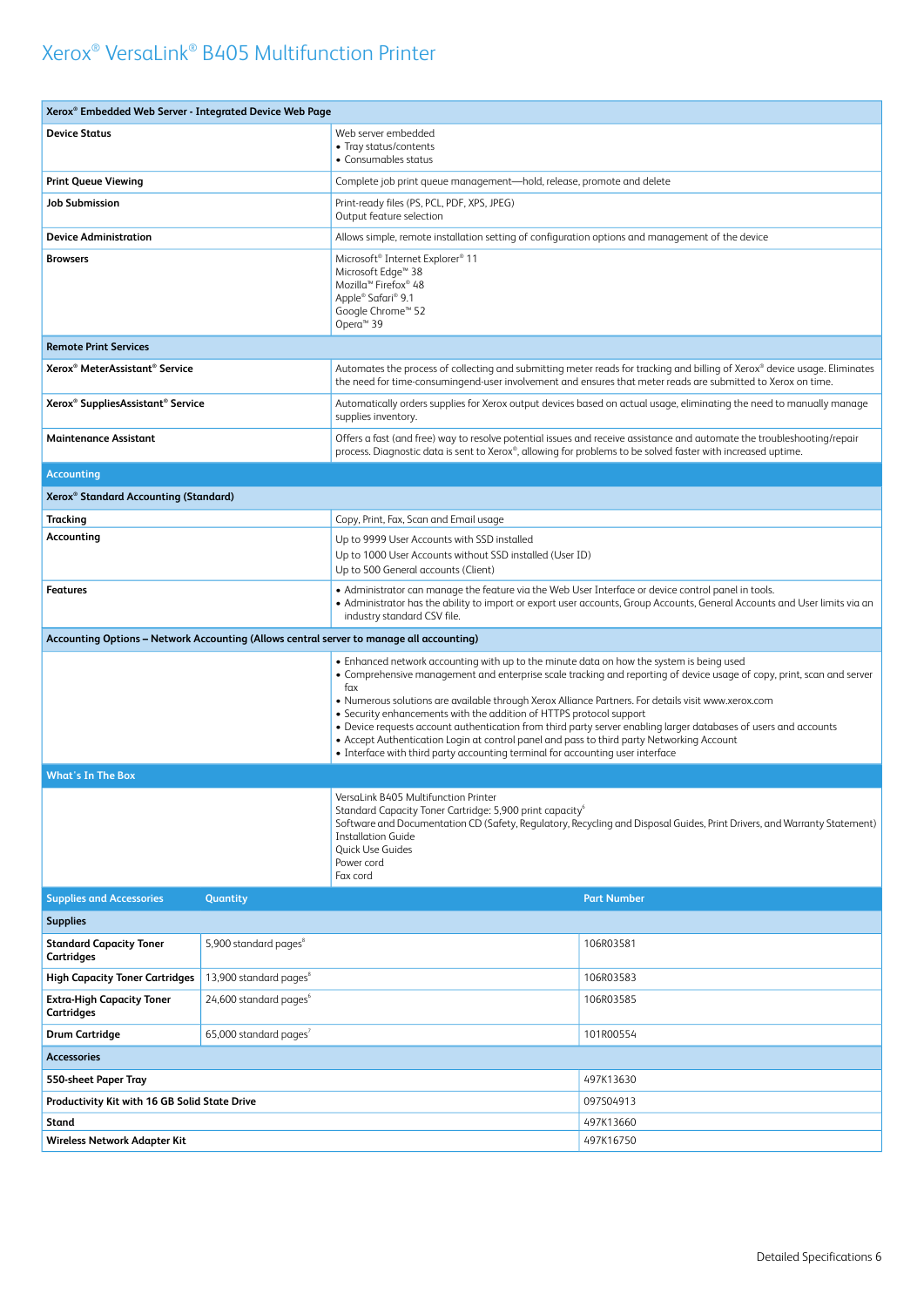<sup>1</sup> Maximum volume capacity expected in any one month. Not expected to be sustained on a regular basis.

- 
- 
- 

<sup>2</sup> Expected regular monthly throughput.<br><sup>3</sup> Paper capacities are based on 20 lb. / 75 gsm stock; capacities will vary with different weight stocks.<br><sup>4</sup> Requires analogue phone line.<br><sup>5</sup> Nequires analogue phone line.<br><sup>5</sup> A